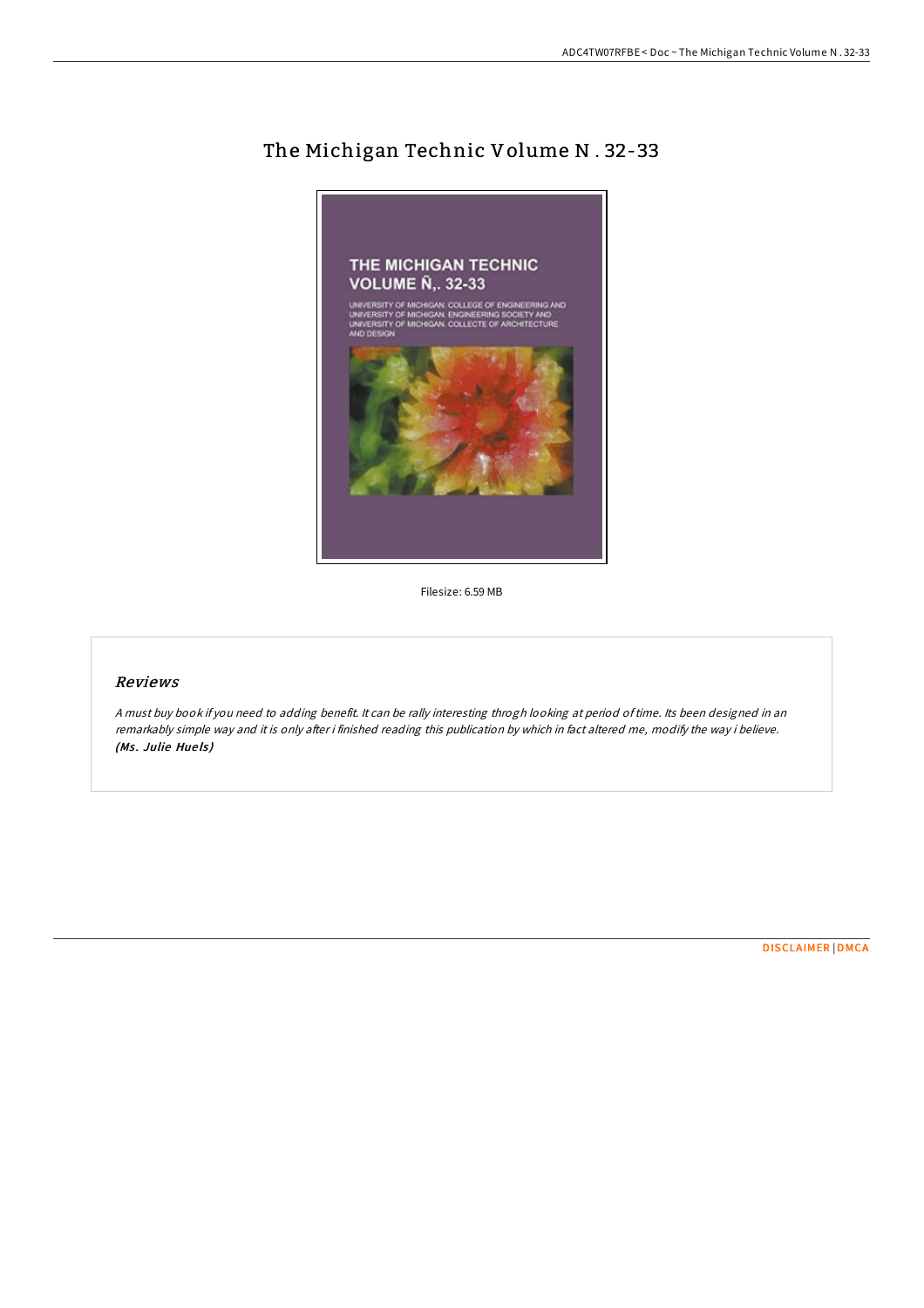#### THE MICHIGAN TECHNIC VOLUME N . 32-33



To read The Michigan Technic Volume N . 32-33 eBook, you should refer to the web link below and save the ebook or gain access to other information that are in conjuction with THE MICHIGAN TECHNIC VOLUME N . 32-33 ebook.

Rarebooksclub.com, United States, 2013. Paperback. Book Condition: New. 246 x 189 mm. Language: English . Brand New Book \*\*\*\*\* Print on Demand \*\*\*\*\*.This historic book may have numerous typos and missing text. Purchasers can usually download a free scanned copy of the original book (without typos) from the publisher. Not indexed. Not illustrated. 1919 edition. Excerpt: .Philadelphia, Pa. Arthur Frantzen, who has been Chief of the Engineering Design Section, Trench Warfare Division, Ordnance Dept., and who had been stationed in Washington, D. C. for several months, received his discharge from the Army June 15. He may be addressed at 151 W. 22nd St., 20th St. Station, Chicago, 111. Howard B. Merrick, Associate Professor in the Surveying Dept., U. of M., has had his leave of absence extended until the fall of 1920. He has been promoted several times during the past years. Prof. Merrick is now engaged in the project of the improvement of the Yellow River for the Chinese Government. Address, Tieutsiu, China. 06 and 07 Assistant Professors C. O. Carey, 06, and H. Brodie, 07, are now engaged in the project of the improvement of the Yellow River for the Chinese Government. They plan to return to the University with the beginning of the second semester, i9i9- 20. Address Tieutsiu, China. James Forbes, B.S. (Mar.E.), died at Cleveland, Ohio, January 10, 1919. Buried at Port Huron, Michigan. 08 H. W. Coleman may be addressed care Prudential Oil Corp., box 1013 Baltimore, Maryland. Captain Clifford Leslie Webb was married to Mary Katherine Holladay, July 14, 1919, at Harbor Springs, Michigan. 09 Francis P. Gormcly has recently transferred to Welland, Ontario, Canada, where he is superintendent of the Welland plant of the Union Carbide Company of Canada, Limited. Mr. Gormely may be addressed in care of the above company. Clayton...

-la Read The Michig an Te chnic Vo lume N . 32-33 [Online](http://almighty24.tech/the-michigan-technic-volume-n-32-33-paperback.html) ⊕ Download PDF The [Michig](http://almighty24.tech/the-michigan-technic-volume-n-32-33-paperback.html)an Technic Volume N. 32-33